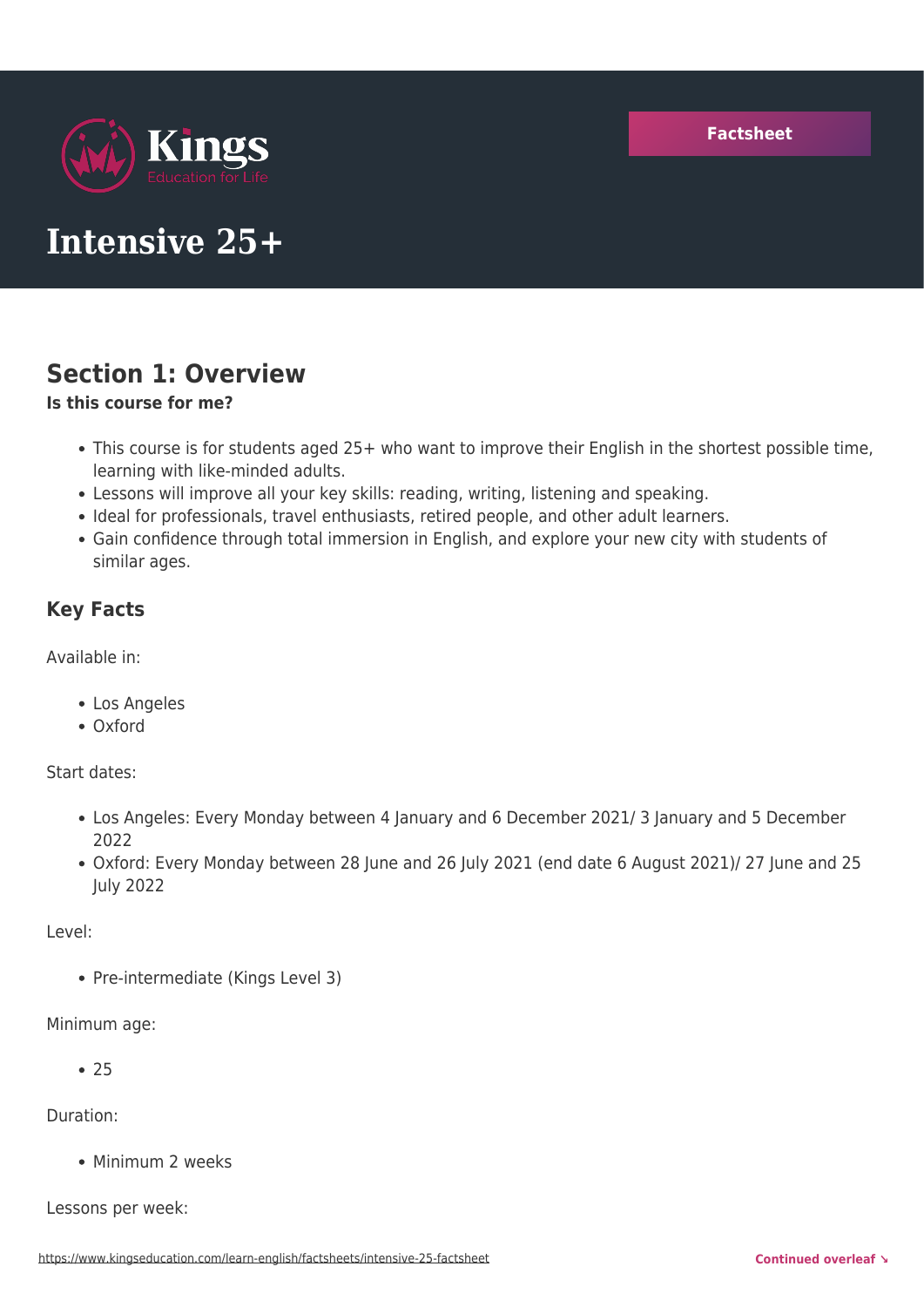28 lessons per week total (21 hours). 20 lessons (15 hours) General English and Professional Communication + 8 lessons (6 hours) Special Interest Groups

Class size:

- In the US: Maximum 15
- In the UK: Maximum 14

#### **Included in the price:**

- 28 lessons per week (21 hours)
- Welcome information Pack
- Course materials
- Placement test on arrival, weekly assignments, group participation, and progress tests
- Use of Computer Learning Centre
- Access to Classmate, the Kings online learning platform
- Free WiFi at school
- Full access to Kings social programme, with at least two free activities per week
- Full access to Kings' school clubs and societies
- Optional weekly lecture programme
- End-of-course certificate (requires minimum 90% attendance)

## **Section 2: Course structure and content**

- **20 lessons (15 hours) per week of General English and Professional Communication.**
- **8 lessons (6 hours) per week in Special Interest Groups, which cover a range of specialist English language topics.**

The Intensive 25+ program helps students to develop the essential skills needed for using English in their professional and personal lives.

Important international communication skills, including reading newspapers, writing emails, study skills, and group-work techniques are covered.

#### **General English and professional communication**

Your general English lessons will be designed to improve your reading, writing, speaking and listening at a consistent rate. Each week, lessons will focus on a different topic.

#### **Key areas covered include:**

Communication skills

- Conversational language skills
- Listening and accents
- Reading and interpretation
- Writing and presenting

Linguistic resources

• Building your vocabulary bank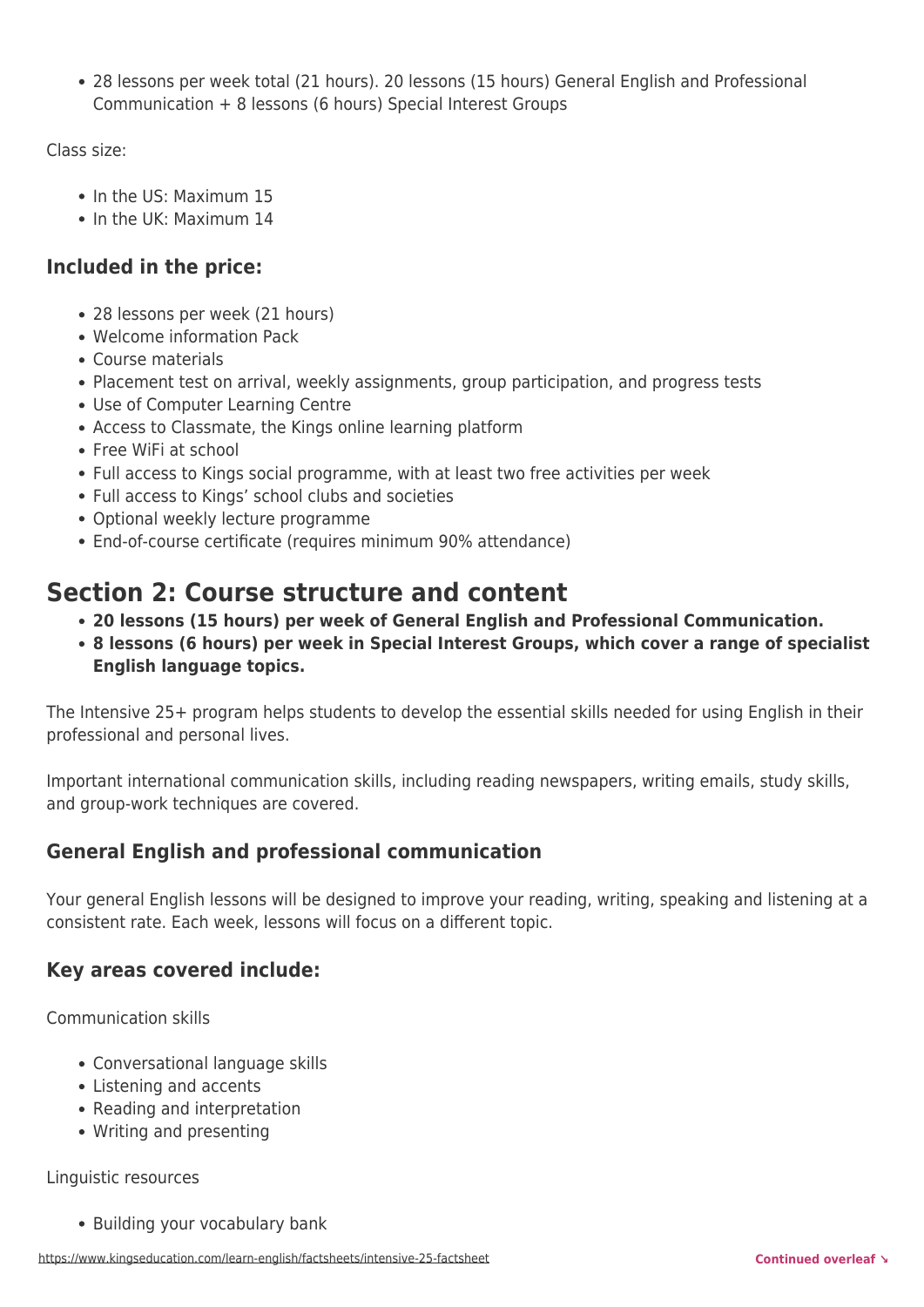- Fine tuning your pronunciation
- Interpretation of texts
- Grammar and syntax

Cultural and personal development

- Understanding cultural difference and similarity
- Team work and leadership
- Presenting an argument
- Discussion skills

Students will learn to evaluate themselves and society, reflect upon their studies and learning, and develop work and career goals.

You will work on skills that will enable you to do things such as:

- Set goals and discuss personal action plans
- Prepare and give a short presentation and give feedback on others'
- Persuade others by raising objections and making suggestions
- Turn problems into solutions in activities such as presenting a business idea
- Think logically and discuss logical thinking
- Develop memory and discuss memory tools
- Prepare for a job interview and describe work experiences

#### **Special Interest Groups (SIGs)\***

As well as your General English classes you can choose from a range of Special Interest Groups (SIGs). These are included in the course price.

These develop your specialist skills in English or give you experience of subjects which interest you.

They will help you use English in practical situations for study, work, or cultural interest.

SIGs vary according to location and the required language level.

Popular class subjects include:

- Conversation Skills
- Vocabulary Builder
- Business English
- American/British Culture
- Group Discussion
- Pronunciation Practice

\*SIGs are not limited to students aged 25 years or older and are subject to availability. The required minimum language level for different SIG classes may vary. Note that the choice of subjects will depend on the student's level of English and the time of year.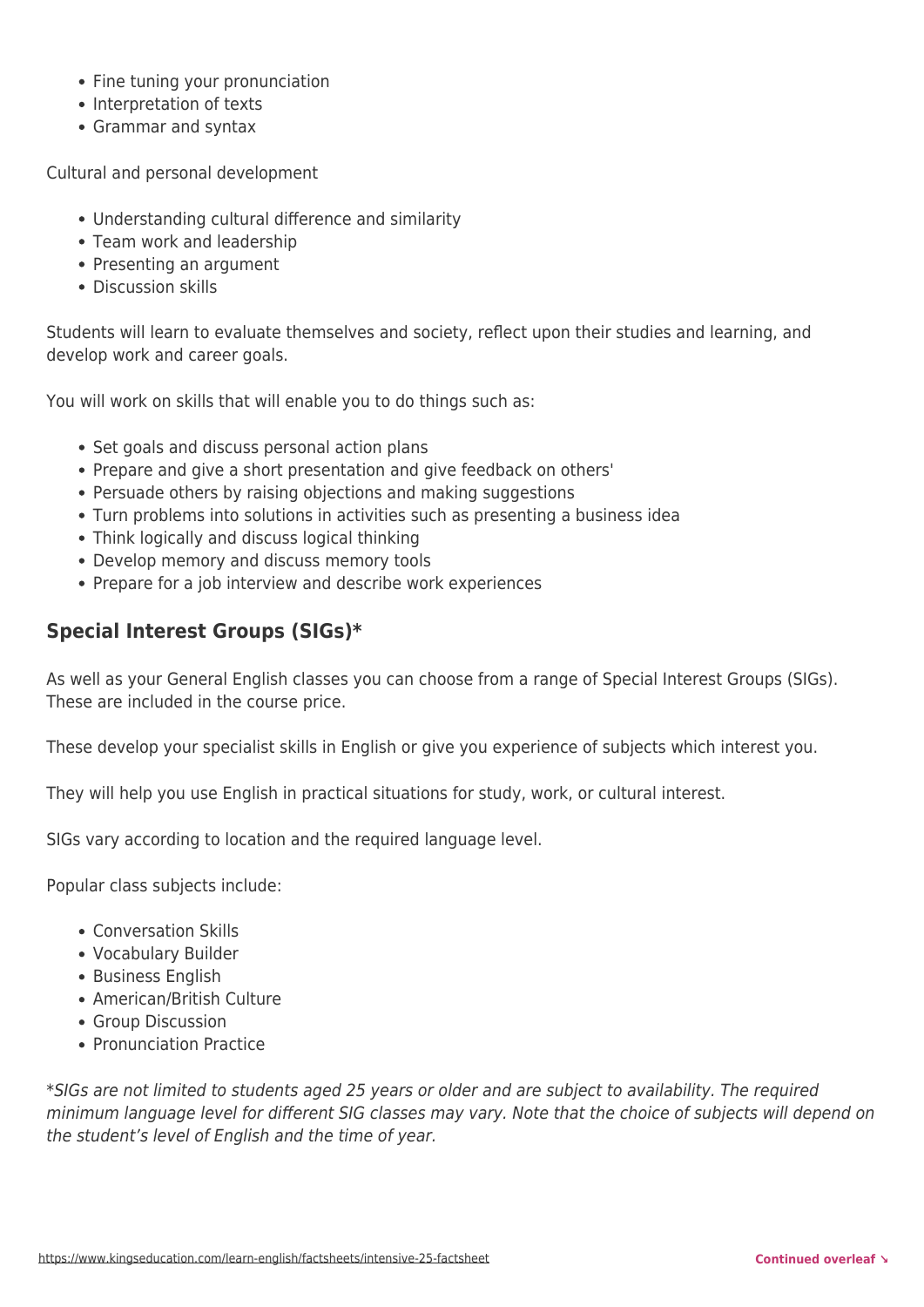#### **The SIG Guarantee**

Kings guarantees that Special Interest Group always be available in each of the 4 key learning outcomes:

- Fluency and Experience
- Professional Success
- Exam Success
- University Success

## **Section 3: Learning excursions**

In addition, students on the Intensive 25+ course take regular learning excursions to nearby places of interest in Los Angeles and Oxford in order to discover more about the culture and history of the city. Visits may include museums, exhibitions, and famous landmarks, such as:

#### **Los Angeles**

- Grand Central Market
- Griffith Park Observatory
- Local art museums
- Historic cinema houses

#### **Oxford:**

- Local museums, such as Ashmolean, Pitt Rivers, Modern Art
- City walking tours
- Watch a Shakespeare play
- Port Meadow picnic
- Oxford University visits

Some trips may require an additional fee. Please note these are sample activities only and actual trips may vary.

### **Sample timetable**

Please note: sample timetable is subject to change.

|                                                 | <b>Mon</b>                                                                                                                                      | <b>Tues</b>                                                                                                                          | <b>Weds</b>                                                                                                                                                      | <b>Thurs</b>                                                                                                      | Fri                                                                                                                                                                             |
|-------------------------------------------------|-------------------------------------------------------------------------------------------------------------------------------------------------|--------------------------------------------------------------------------------------------------------------------------------------|------------------------------------------------------------------------------------------------------------------------------------------------------------------|-------------------------------------------------------------------------------------------------------------------|---------------------------------------------------------------------------------------------------------------------------------------------------------------------------------|
| $09:00 -$<br>10:30<br><b>(Lessons</b><br>1 & 2) | <b>Vocabulary</b><br>Social behavior:<br>Talking about<br>norms and<br>customs<br><b>Discussion</b><br>Understanding<br>cultural<br>differences | <b>Video</b><br>Phone addiction.<br>Role-play<br>Asking for and<br>offering help<br><b>Study skills</b><br>Making effective<br>notes | <b>Real English</b><br>People in the<br>newspapers<br>today<br><b>Grammar</b><br>Defining relative<br>clauses<br><b>Vocabulary</b><br>Adjectives of<br>character | <b>Writing</b><br>An email<br>describing a new<br>invention.<br><b>Presentations</b><br>A future without<br>cars. | <b>Vocabulary</b><br><b>Diplomatic</b><br>language<br><b>Professional</b><br><b>skills</b><br>Giving and<br>receiving<br>feedback<br>Discussion -<br>Beyond right and<br>wrong? |
| $10:30 -$<br>11:00                              | <b>Break</b>                                                                                                                                    | <b>Break</b>                                                                                                                         | <b>Break</b>                                                                                                                                                     | <b>Break</b>                                                                                                      | <b>Break</b>                                                                                                                                                                    |